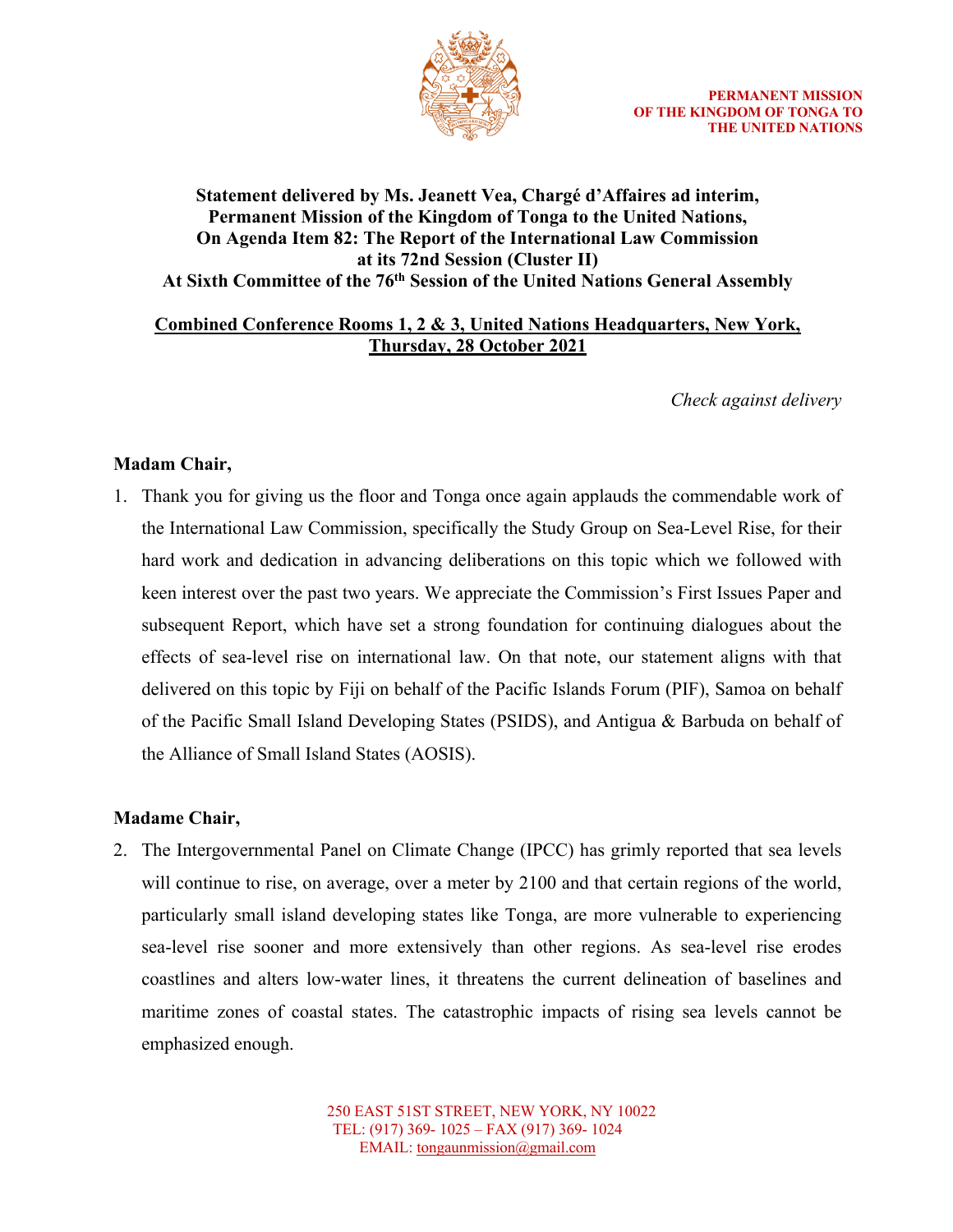- 3. This unprecedented reality was not contemplated 40 years ago when the legal regime for ocean governance under the 1982 United Nations Convention on the Law of the Sea (UNCLOS) was being negotiated. The current deliberations of the Commission are key to filling this gap and strengthening the UNCLOS framework to address the modern realities of sea-level rise.
- 4. It is for the aforementioned that our Pacific Islands Forum leaders are committed to ensuring maritime zones of Pacific Member States are delineated in accordance with UNCLOS which should not be challenged or reduced due to climate change-induced sea level rise. We maintain the importance of preserving baselines and outer limits of maritime zones measured therefrom and their entitlements, despite climate change-induced sea level rise. UNCLOS must be interpreted and applied in a way that respects the rights and sovereignty of vulnerable small island states. It is for this that PIF leaders endorsed a declaration on preserving maritime zones in the face of climate change-induced sea level rise.
- 5. We welcome the Commission's commitment to reviewing state practice on this question and their preliminary conclusion in para. 104 of the First Issues Paper that preserving maritime zones once notifications have been deposited can be consistent with UNCLOS.

#### **Madam Chair,**

- 6. Tonga also recognizes the implications of sea-level rise for statehood, statelessness, the exacerbation of disasters, and climate change-induced migration. Due to our geographical, geological, and socio-economic characteristics, our sea levels have already risen well above the global average and are accompanied by coastal erosion and the frequent occurrence of natural disasters. A decade ago, we became the first country in our region to develop a Joint National Action Plan on Climate Change Adaptation and Disaster Risk Management. But the risks to our future are only increasing: like other low-lying coastal states, we face the daunting reality that the ocean will completely submerge our territory in the decades to come and force our people to seek shelter elsewhere.
- 7. Yet a defined territory and population are key indicia of statehood under international law. For small island states, this is a question of survival. We stress the need to quickly address the international law implications of these emerging issues. We welcome the Study Group's discussions of the nexus between sea level rise and loss of statehood and protection of persons, as outlined in paragraph 296 of their report.